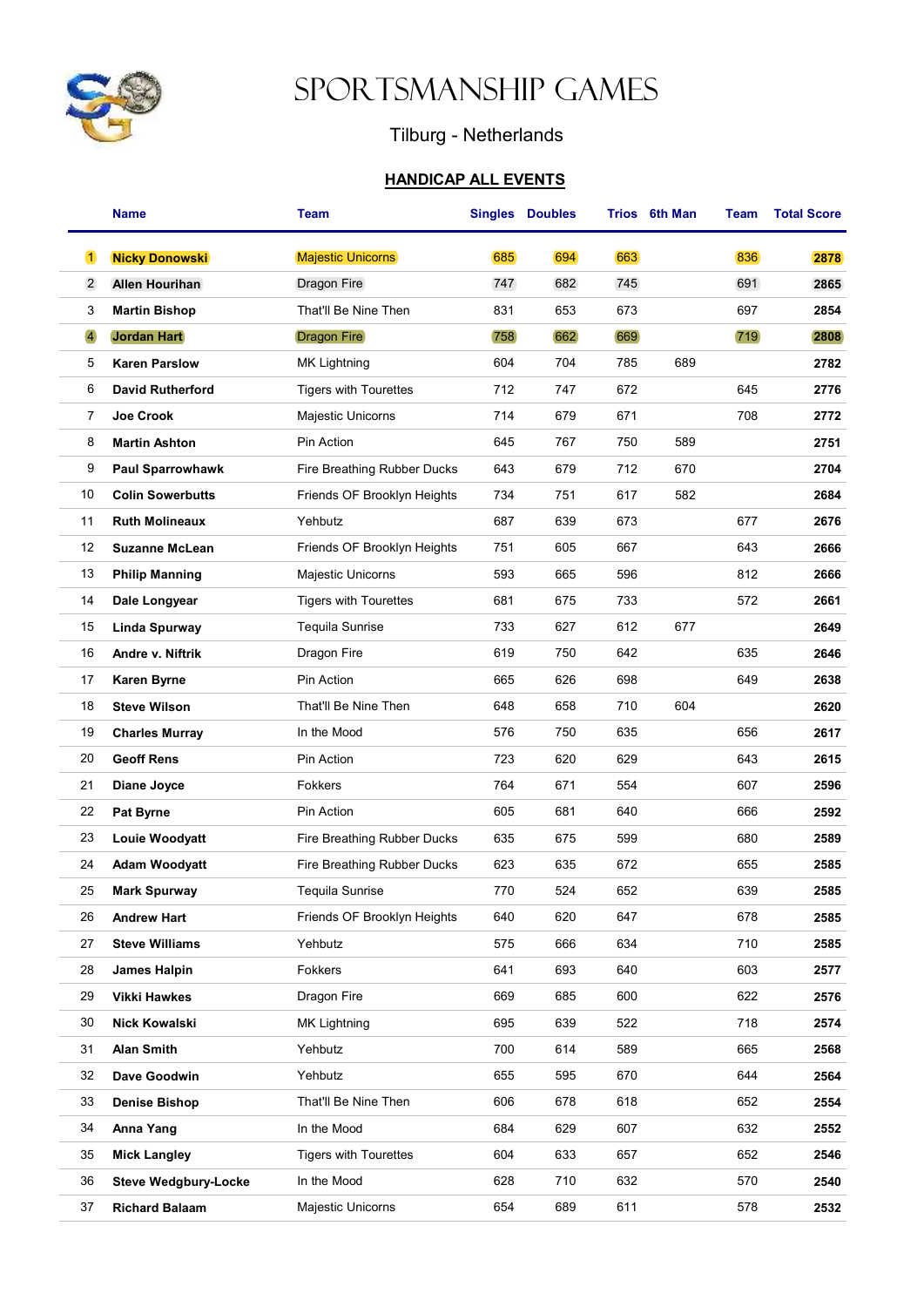|    | <b>Name</b>                 | <b>Team</b>                  | <b>Singles</b><br><b>Doubles</b> |     |     | Trios 6th Man | Team | <b>Total Score</b> |
|----|-----------------------------|------------------------------|----------------------------------|-----|-----|---------------|------|--------------------|
| 38 | <b>Phil Waddington</b>      | The Unbowlievables           | 601                              | 729 | 586 |               | 613  | 2529               |
| 39 | <b>Katie Haime</b>          | <b>Tequila Sunrise</b>       | 591                              | 684 | 619 |               | 631  | 2525               |
| 40 | Dave O'Brien                | Friends OF Brooklyn Heights  | 670                              | 624 | 605 |               | 624  | 2523               |
| 41 | <b>Jason Farrall</b>        | The Unbowlievables           | 628                              | 616 | 663 | 614           |      | 2521               |
| 42 | <b>Colin Laing</b>          | That'll Be Nine Then         | 623                              | 566 | 651 |               | 673  | 2513               |
| 43 | <b>Phil Ashton</b>          | Pin Action                   | 687                              | 612 | 628 |               | 585  | 2512               |
| 44 | <b>Mark Secker</b>          | MK Lightning                 | 631                              | 611 | 667 |               | 602  | 2511               |
| 45 | <b>Steve McLean</b>         | Yehbutz                      | 620                              | 623 | 628 |               | 638  | 2509               |
| 46 | <b>Gary Robertson</b>       | MK Lightning                 | 613                              | 681 | 635 |               | 579  | 2508               |
| 47 | <b>Callum Carver</b>        | That'll Be Nine Then         | 598                              | 626 | 620 |               | 659  | 2503               |
| 48 | <b>Steve Gingell</b>        | <b>Tigers with Tourettes</b> | 546                              | 603 | 625 | 727           |      | 2501               |
| 49 | <b>Michael Kusten</b>       | <b>Mixed Nuts</b>            | 632                              | 658 | 589 |               | 615  | 2494               |
| 50 | Denise Jackson              | <b>Tequila Sunrise</b>       | 580                              | 688 | 585 |               | 633  | 2486               |
| 51 | <b>Malc Bailey</b>          | <b>Mixed Nuts</b>            | 567                              | 651 | 599 |               | 664  | 2481               |
| 52 | <b>Chris Herbert</b>        | Majestic Unicorns            | 674                              | 553 | 620 | 633           |      | 2480               |
| 53 | <b>Totti Wedgbury-Locke</b> | <b>Fokkers</b>               | 580                              | 573 | 661 |               | 655  | 2469               |
| 54 | <b>Berry Termeet</b>        | Dragon Fire                  | 568                              | 617 | 648 |               | 635  | 2468               |
| 55 | <b>Anne Waddington</b>      | The Unbowlievables           | 578                              | 618 | 632 |               | 628  | 2456               |
| 56 | <b>Richard Beck</b>         | MK Lightning                 | 602                              | 655 | 547 |               | 650  | 2454               |
| 57 | <b>Heather Wilding</b>      | In the Mood                  | 565                              | 607 | 608 | 667           |      | 2447               |
| 58 | Jacob Craven                | Majestic Unicorns            | 604                              | 637 | 607 |               | 590  | 2438               |
| 59 | Corne v Lier                | In the Mood                  | 540                              | 655 | 642 |               | 599  | 2436               |
| 60 | <b>Sandra Williams</b>      | Yehbutz                      | 659                              | 586 | 597 | 590           |      | 2432               |
| 61 | <b>Dean Barrow</b>          | <b>Tigers with Tourettes</b> | 658                              | 553 | 651 |               | 567  | 2429               |
| 62 | <b>Alan Meades</b>          | Pin Action                   | 605                              | 576 | 565 |               | 683  | 2429               |
| 63 | <b>Simon Whitehouse</b>     | Fokkers                      | 610                              | 635 | 567 |               | 617  | 2429               |
| 64 | <b>Graeme Cairns</b>        | In the Mood                  | 634                              | 640 | 586 |               | 567  | 2427               |
| 65 | <b>Sandra Church</b>        | That'll Be Nine Then         | 649                              | 635 | 576 |               | 563  | 2423               |
| 66 | Alex O'Brien                | Friends OF Brooklyn Heights  | 592                              | 614 | 589 |               | 621  | 2416               |
| 67 | <b>Paul Ruddick</b>         | Fire Breathing Rubber Ducks  | 624                              | 571 | 605 |               | 607  | 2407               |
| 68 | <b>Colin Marshall</b>       | <b>Tigers with Tourettes</b> | 550                              | 572 | 631 |               | 653  | 2406               |
| 69 | <b>Thomas Carver</b>        | Fire Breathing Rubber Ducks  | 573                              | 591 | 562 |               | 659  | 2385               |
| 70 | <b>Tony Wan</b>             | <b>Mixed Nuts</b>            | 575                              | 652 | 536 |               | 613  | 2376               |
| 71 | <b>Mandy Spearing</b>       | The Unbowlievables           | 591                              | 596 | 593 |               | 594  | 2374               |
| 72 | Mo Burke                    | Fokkers                      | 567                              | 615 | 610 |               | 575  | 2367               |
| 73 | <b>Chris Carver</b>         | Fire Breathing Rubber Ducks  | 613                              | 539 | 608 |               | 595  | 2355               |
| 74 | <b>Sue Green</b>            | <b>Mixed Nuts</b>            | 607                              | 573 | 575 |               | 582  | 2337               |
| 75 | <b>Tony Gale</b>            | <b>Tequila Sunrise</b>       | 574                              | 530 | 544 |               | 687  | 2335               |
| 76 | Lyn O'Brien                 | Friends OF Brooklyn Heights  | 637                              | 570 | 558 |               | 551  | 2316               |
| 77 | <b>Mike Hornby</b>          | The Unbowlievables           | 574                              | 589 | 575 |               | 576  | 2314               |
| 78 | <b>Reginald Barnes</b>      | The Unbowlievables           | 586                              | 576 | 559 |               | 589  | 2310               |
| 79 | <b>Sally Gale</b>           | <b>Tequila Sunrise</b>       | 568                              | 571 | 584 |               | 585  | 2308               |